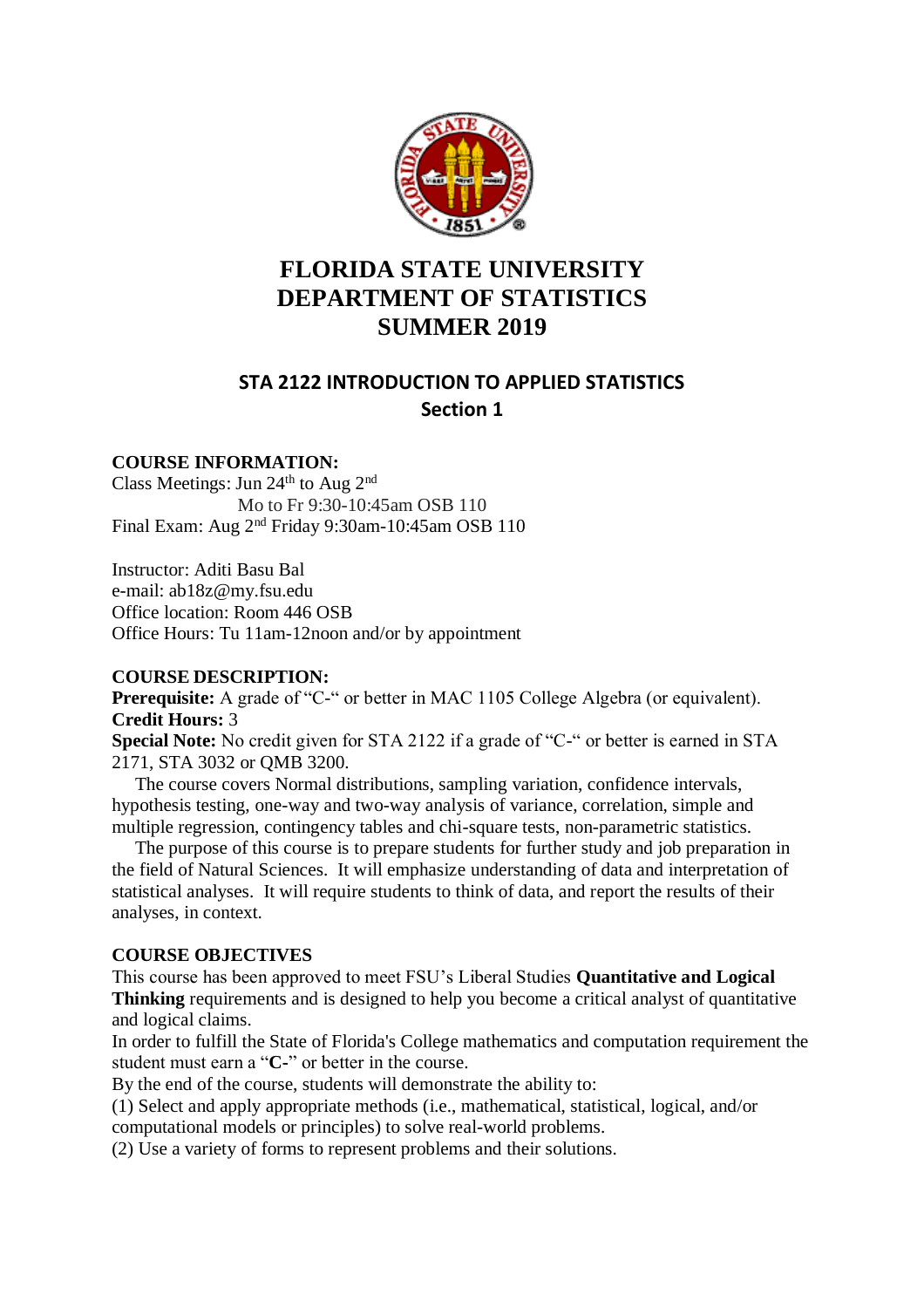*The above two competencies will be assessed in the Liberal Studies Quantitative Assessment for STA 2122, which includes a written summary of results.*

- (3) Use descriptive statistics and graphical methods to summarize data accurately.
- (4) Use inferential statistics to make valid judgments based on the data available.
- (5) Select the appropriate statistical tools to analyze a particular problem.
- (6) Describe the goals of various statistical methodologies conceptually.

(7) Develop a healthy skepticism toward statistical studies and their results based on a sensible consideration of the techniques employed.

## **COURSE MATERIALS**

- 1. Calculator: TI-84 or equivalent. You may not use your phone as a calculator on exams. You need to bring this calculator to each class meeting.
- 2. Course Website: Canvas is accessible through https://my.fsu.edu or at https:// fsu.instructure.com/. Please check Canvas regularly for class notes, announcements, grades and other course materials.
- 3. Textbook: Not required. Simply follow the filled-in Class Notes.
- 4. Study Material: Lecture notes will be provided on-line. Any additional (or changes to) lecture notes/slides will be added on the Canvas website so it is important that you check daily for updates via announcements. You will be filling in the notes during lectures, so you can choose to do this manually by printing the notes or on your laptop.
- 5. Software: Microsoft Excel or equivalent.

## **CLASSROOM POLICIES**

The classroom environment is an important factor for effective learning. In order to not distract other students' attention please follow these classroom policies. The first one of these is the university policy. Remember that no food or drinks are allowed in the classroom. Turn off all audible alarms (cell phones, pagers, calculators, watches etc.) Do not use cell phones in the class. Come to the class on time. Opening and closing the classroom door in the middle of a class causes distraction to the students and the teacher. Do not talk to other students without permission while the instructor is teaching.

## **GRADING POLICY**

We will allow absolutely no make-ups, no extra credit assignments, and in general, no opportunities for grade improvement, after the Last Day of Class, so please do your best during the term. Assessments that are not taken will receive a zero grade. Your overall course grade will consist of the following:

5% each for 2 Online Quizzes

25% each for 2 Midterm Examinations

10% LSQA (Liberal Studies Quantitative Assessment)

30% Final Exam

Online Quizzes

- There will be a total of 2 Online Quizzes each worth 5% of your grade.

- Each quiz will be available on canvas for a week and will have three allowed attempts and the highest score will be kept.

- These quizzes will be open notes and can be taken at home. A calculator may be used where necessary.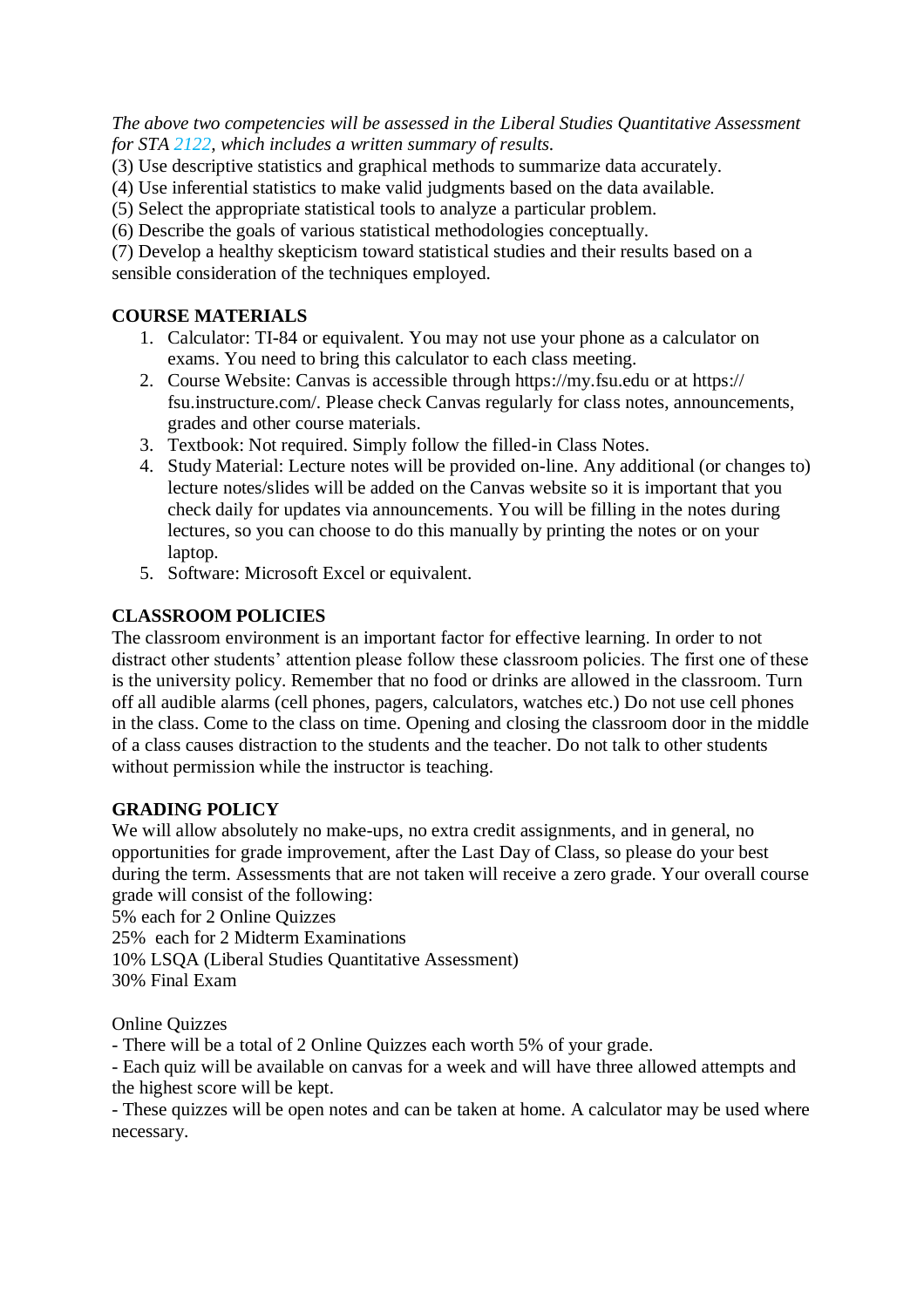**Midterms** 

- There will be a total of 2 mid-terms each worth 25% of your grade.

- Exams will be closed note but you will be allowed to use ONE self-planned self-handwritten back-and-front 8  $1/2$  "  $\times$  11" original sheet of notes.

- You must bring 2 sharpened pencils and one calculator. Under no circumstances you will be allowed to share a calculator with anyone.

- Make sure you arrive 5 minutes earlier as there will be random seating assignments.

## LSQA

- There will be one LSQA worth 10% of your grade.

- Exam will be closed note but you will be allowed to use ONE self-planned self-handwritten back-and-front 8  $1/2$  "  $\times$  11" original sheet of notes.

- You must bring 2 sharpened pencils and one calculator. Under no circumstances you will be allowed to share a calculator with anyone.

- Make sure you arrive 5 minutes earlier as there will be random seating assignments.

Final exam

- Final exam is worth 30% of your grade.

- Final exam will be closed note but you will be allowed to use TWO self-planned hand written back-and-front 8  $1/2$  "  $\times$  11" original sheet of notes.

- You must bring 3 sharpened pencils and one calculator. Under no circumstances you will be allowed to share a calculator with anyone.

- Make sure you arrive 5 minutes earlier as there will be random seating assignments.

#### **GRADE DISTRIBUTION**

| $A:93$ or<br>above | $A - 90 - 92$ | $B+: 87 - 89$  | $B: 83 - 86$ | $B - 80 - 82$ | $C_{+}$ : 77 – 79 |
|--------------------|---------------|----------------|--------------|---------------|-------------------|
| $C: 73 - 76$       | $C-:70-72$    | $D+ : 67 - 69$ | $D: 63 - 66$ | $D-: 60-62$   | F: 59 or below    |

*Round your overall course grade UP to the next higher whole number before matching it to a letter grade.*

#### **GRADING APPEAL POLICY**

During the course of the term, if you believe that a paper was improperly graded, make an appointment to come to my office within one week to see your paper and discuss it with me.

#### **MAKE-UP POLICY**

- You can make up missed midterm exams/LSQA within one week after submitting proper documentation.

- You are not allowed to make up an online quiz once the week of its online availability is over.

- You are not allowed to retake any exam.

- In case of missed Final Exam, contact me immediately.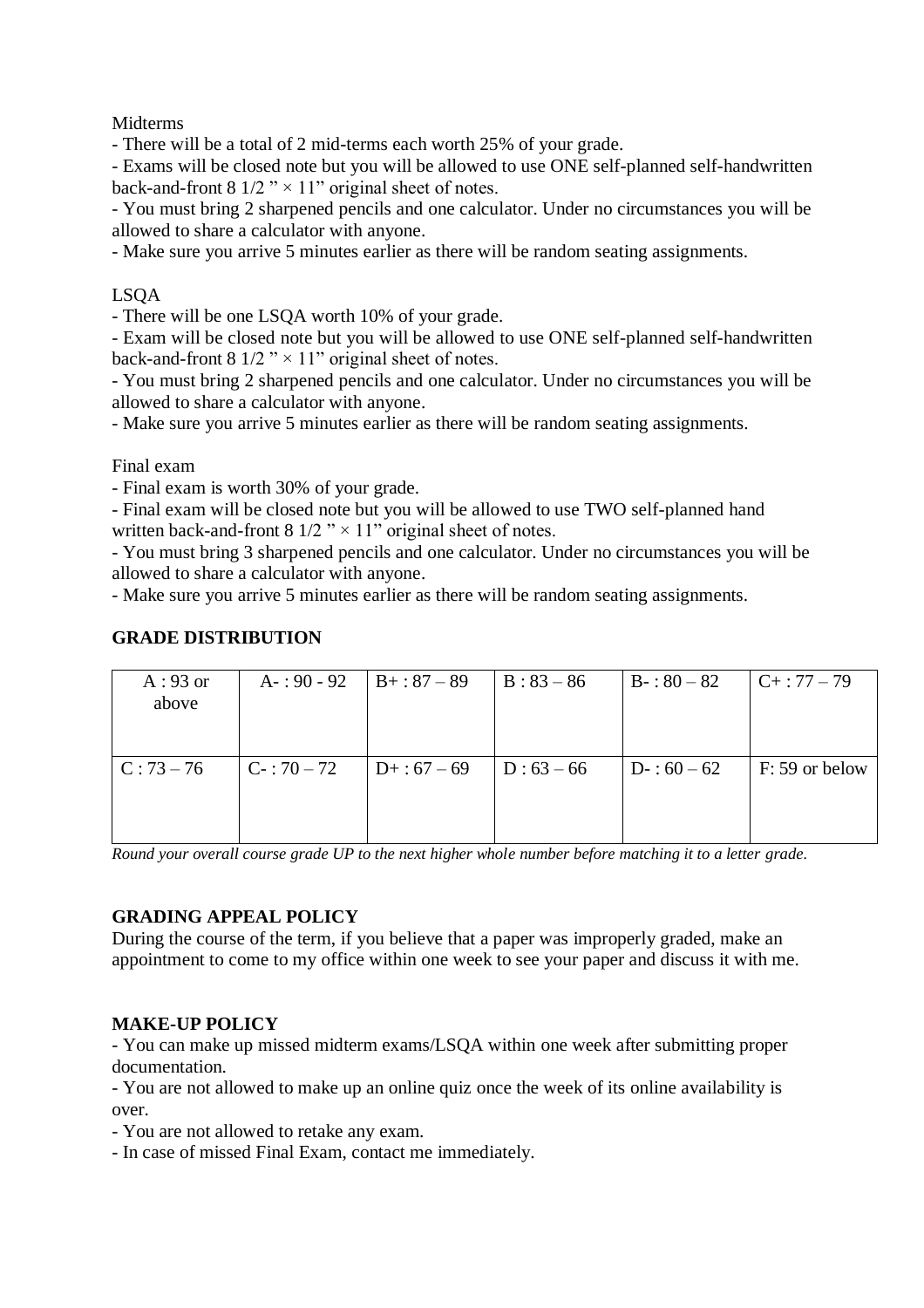## **SYLLABUS CHANGE POLICY**

Except for changes that substantially affect implementation of the evaluation (grading) statement, this syllabus is a guide for the course and is subject to change with advance notice.

## **FINAL EXAM RESCHEDULING POLICY**

Individual students who need to reschedule the final exam for a different time will need to

(i) talk to me about it first and get my permission to reschedule,

 (ii) fill out the "Request to Reschedule Final Examination" form at [https://artsandsciences.fsu.edu/students/undergraduate/forms-requiring-deans](https://artsandsciences.fsu.edu/students/undergraduate/forms-requiring-deans-approval/rescheduling-final-examination)[approval/rescheduling-final-examination](https://artsandsciences.fsu.edu/students/undergraduate/forms-requiring-deans-approval/rescheduling-final-examination) and take it to the Dean of Arts and Sciences office at 010 LON to get it approved, and

 (iii) bring the approved form back to me *atleast a week before the final exam*. If you experience a documented emergency that prevents you from observing the above deadline, contact me as soon as you are able to, and we'll take it from there.

## **SEXUAL MISCONDUCT AND TITLE IX REPORTING**

As an instructor, I am obliged to report all instances of sexual misconduct that I become aware of; I cannot hold such information confidential. If you would like to discuss your situation in confidence, you may contact the Victim Advocate Program [\(https://dos.fsu.edu/vap/\)](https://dos.fsu.edu/vap/), the University Counseling Center [\(https://counseling.fsu.edu/\)](https://counseling.fsu.edu/), the Employee Assistance Program [\(https://eap.fsu.edu/\)](https://eap.fsu.edu/), or University Health Services [\(https://uhs.fsu.edu/\)](https://uhs.fsu.edu/).

## **UNIVERSITY ATTENDANCE POLICY**

Excused absences include documented illness, deaths in the family and other documented crises, call to active military duty or jury duty, religious holy days, and official University activities. These absences will be accommodated in a way that does not arbitrarily penalize students who have a valid excuse. Consideration will also be given to students whose dependent children experience serious illness.

## **ACADEMIC HONOR POLICY**

The Florida State University Academic Honor Policy outlines the University's expectations for the integrity of students' academic work, the procedures for resolving alleged violations of those expectations, and the rights and responsibilities of students and faculty members throughout the process. Students are responsible for reading the Academic Honor Policy and for living up to their pledge to "...be honest and truthful and...[to] strive for personal and institutional integrity at Florida State University."• (Florida State University Academic Honor Policy, found at [http://fda.fsu.edu/Academics/Academic-Honor-Policy\)](http://fda.fsu.edu/Academics/Academic-Honor-Policy)

## **AMERICANS WITH DISABILITIES ACT**

Students with disabilities needing academic accommodation should:

(1) register with and provide documentation to the Student Disability Resource Center; and (2) bring a letter to the instructor indicating the need for accommodation and what type.

Please note that instructors are not allowed to provide classroom accommodation to a student until appropriate verification from the Student Disability Resource Center has been provided.

This syllabus and other class materials are available in alternative format upon request.

For more information about services available to FSU students with disabilities, contact the: